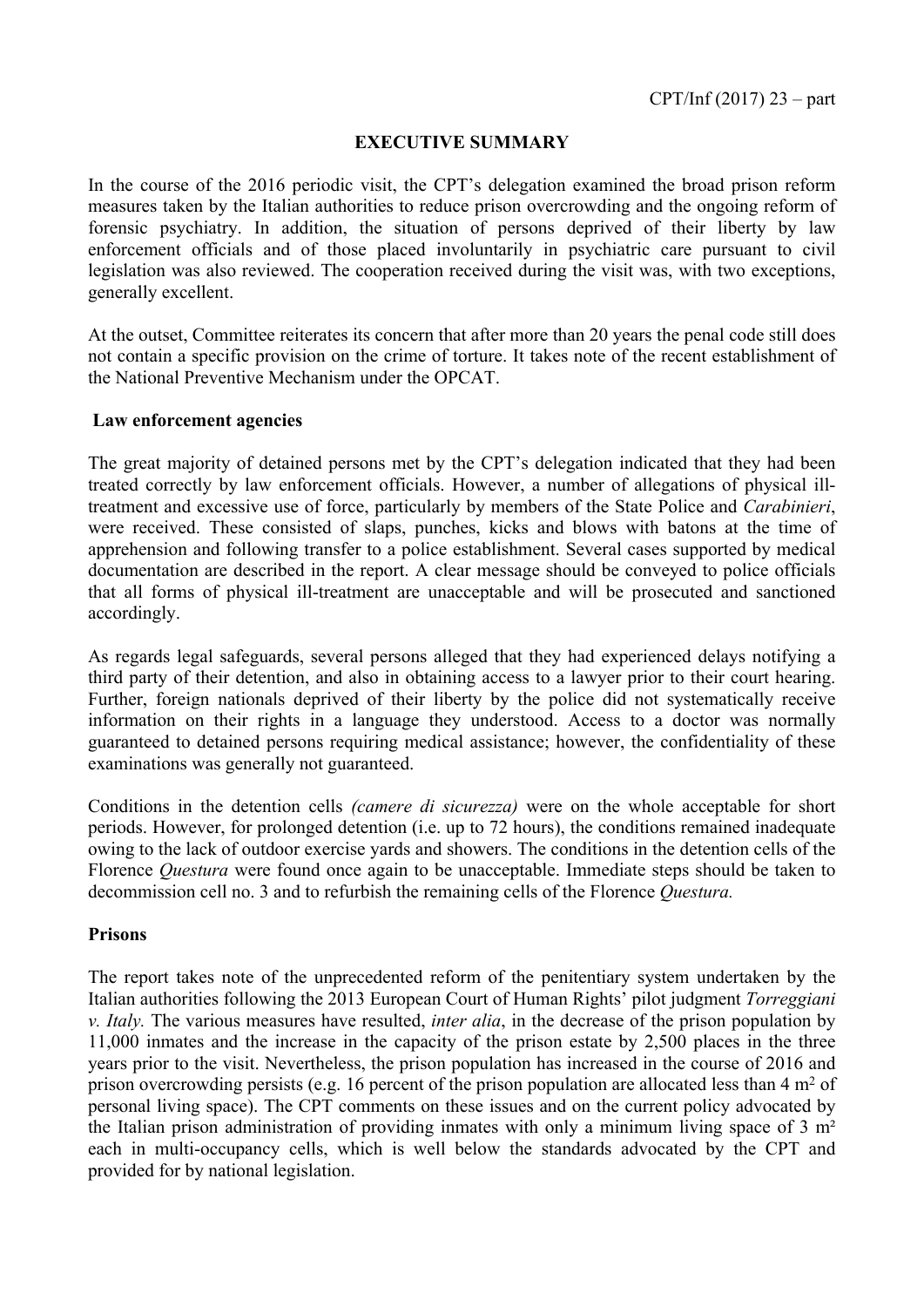Most prisoners met by the CPT's delegation spoke favourably about the manner in which they were treated by prison officers. That said, with the exception of Ascoli Piceno Prison, allegations of physical ill-treatment of prisoners by staff were received at all the prisons visited. These consisted mainly of punches, slaps, kicks and blows with batons and were often linked to episodes involving agitation and self-harming or suicide attempts on the part of inmates. Further, in a number of cases prisoners claimed that they had been placed in seclusion rooms in only their underwear for prolonged periods and on occasion fixated to a bed with handcuffs. To tackle the issue of physical ill-treatment by prison staff, the Italian authorities should inter alia provide special training in manual control techniques to deal with inmates with suicidal and/or self-harming tendencies, as well as take measures to prevent staff from being under the influence of alcohol while on duty. Episodes of inter-prisoner violence were not infrequent, in particular at Como and Sassari Prisons, and enhanced vigilance by prison staff is required.

All establishments visited suffered from structural material deficiencies and extensive refurbishment should be undertaken. There is an urgent need to resolve the water supply problems at Sassari Prison, and to ensure the provision of an evening meal to inmates on Sundays at Genoa Marassi and Turin Prisons. The CPT notes positively the application of the concept of dynamic surveillance *("sorveglianza dinamica")*, allowing inmates under a medium security regime to be out of their cells for at least eight hours a day. That said, the range of purposeful activities on offer remained limited (e.g. on average less than 20 percent of inmates were involved in a remunerated activity), and out-of-cell time was generally spent circulating in wing corridors and communal rooms. Steps should be taken to improve the programme of activities on offer to inmates and to enhance the involvement of prison officers in such activities.

The CPT again examined the application of the extensive restrictions imposed on inmates subject to Article 41-bis of the Penitentiary Law at the detention units of Ascoli Piceno and Sassari Prisons. A number of recommendations are put forward to address the limited activities and contacts with the outside world, and the material deficiencies in cells and communal areas. The CPT also found that there was a failure by the prison administration to implement decisions delivered by the supervisory judge. This was a cause of profound psychological distress for the inmates concerned, and reference is made to several specific cases in the report.

The report notes the progress in the transfer of responsibility for prison healthcare to the regional health-care authorities (ASLs). The level of primary care provided to inmates was satisfactory and health-care facilities were generally of a good standard and staffing levels adequate. However, access to specialised care was marred by delays at Como and Sassari Prisons, and access to doctors was filtered by security staff at Ivrea Prison. In terms of psychiatric care in prisons, there is a need to improve the care and conditions in the psychiatric observation unit *("il Sestante")* of Turin Prison. The recording of injuries observed on inmates upon their admission to prison was generally performed in a correct manner. However, the use of dedicated registers for all injuries observed on inmates *("Registro 99")* should be reinstated. Finally, further efforts should be invested to guarantee the confidentiality of medical examinations of inmates, notably upon admission to prison.

The CPT is critical of the use of medical seclusion rooms for the prolonged isolation of inmates with self-harming and/or suicidal tendencies; notably, the potential it represents for physical illtreatment, the degrading manner of its application (such as inmates being left in only their underwear), the absence of adequate monitoring by health-care staff and the inadequate recording of such measures. Prison staff must be provided with adequate training in the management of such situations and the use of medical seclusion rooms should be better regulated by limiting the duration of the measure to a minimum. The material deficiencies also need to be remedied.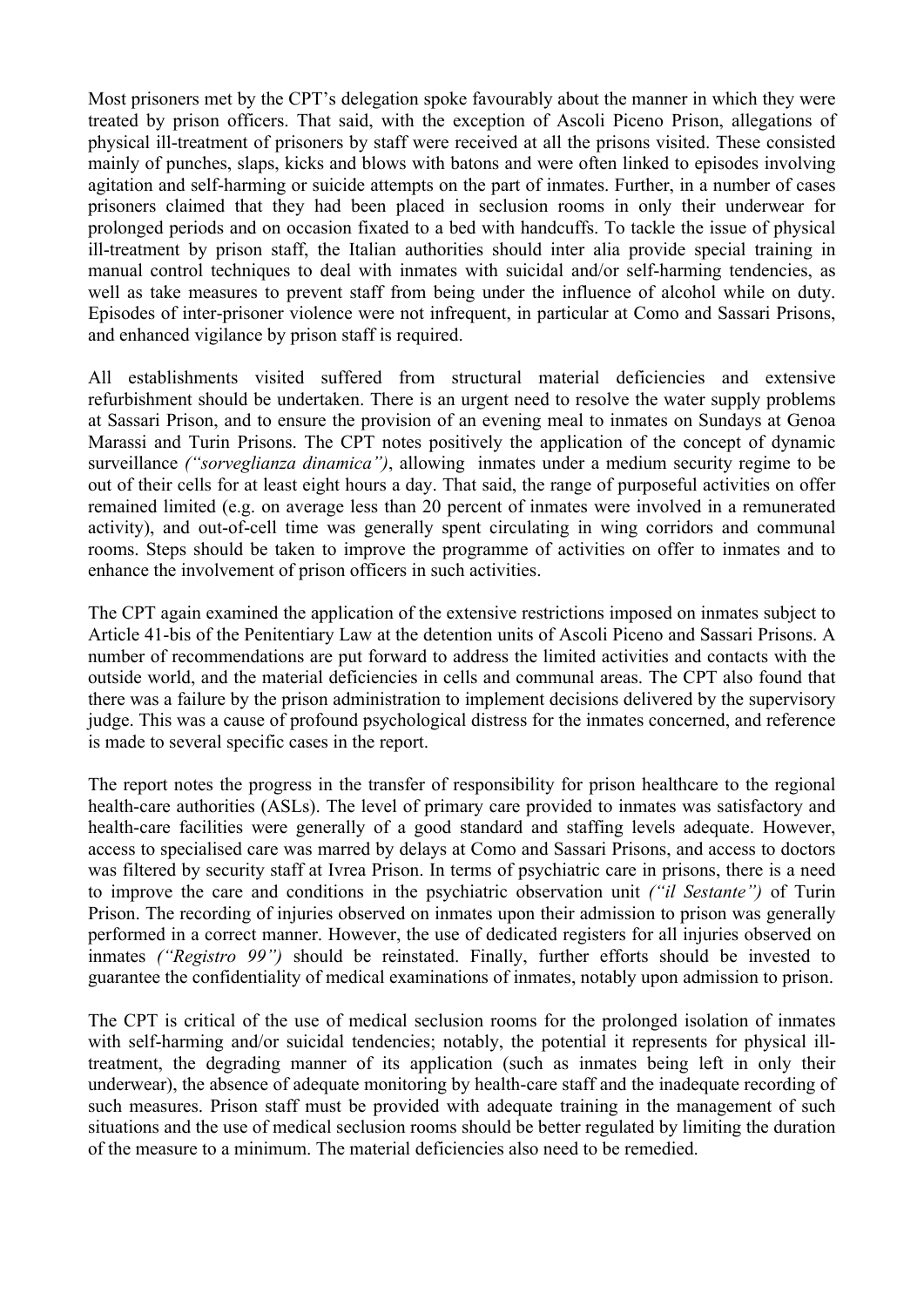The report also touches upon other issues, such as the effective presence and training of prison staff, the situation of mothers with children in prison, and the need to reinforce legal safeguards surrounding disciplinary proceedings for inmates. The issue of solitary confinement imposed by judicial decision *("isolamento diurno")* on some life-sentenced prisoners is also raised. The prolonged (up to three years) and punitive nature of the measure in respect of specific cases raised in the report could be considered, in the view of the Committee, as amounting to inhuman and degrading treatment.

## **Psychiatric establishments**

Within the framework of the ongoing reforms for treating forensic psychiatric patients, the CPT's delegation visited one of the few remaining judicial psychiatric hospitals (OPGs), at Montelupo Fiorentino, a former OPG undergoing a process of transformation at Castiglione delle Stiviere, and three of the new *Residenze per l'esecuzione delle misure di sicurezza* (REMS) in Bra, Bologna, and Pontecorvo. In addition, the CPT's delegation carried out a targeted visit to the *Servizio Psichiatrico di Diagnosi e Cura* (SPDC) of the San Giovanni Battista University Hospital Complex in Turin, in order to examine procedures for the involuntary placement of adult general psychiatric patients and the use of means of restraint.

As regards the forensic psychiatric establishments visited, the delegation received no allegations and found no other evidence of deliberate ill-treatment of patients by staff in most of the establishments visited. However, at Castiglione delle Stiviere, patients complained of insults and disrespectful behaviour by some members of staff.

Patients' material living conditions were generally adequate in the establishments visited, the main exception being the unrenovated "Aquarius" building at Castiglione delle Stiviere. Patients in the Pontecorvo REMS were confined at night to their rooms, while patients at Castiglione delle Stiviere were locked out of their rooms for a large part of the day. The CPT considers that patients should in principle be able to circulate freely within their units at all times of day, as a means of fostering individual autonomy and enhancing the rehabilitative process.

The treatment offered to patients was likewise generally adequate at most of the establishments visited, as were staffing levels. However, at Castiglione delle Stiviere more concerted efforts were required to ensure that both the structures and the staff conform to the philosophy of care concept underlying the establishment of the REMS.

The CPT welcomes the initiative to avoid having recourse to mechanical restraint in REMS and to monitor more generally the use of means of restraint in forensic psychiatric establishments given the disparity of practices observed during the visit, including two establishments where neither seclusion nor mechanical restraint were applied. On the other hand, numerous allegations were received from patients at Castiglione delle Stiviere concerning seclusion and mechanical restraint being used as an informal punishment. In addition, one patient had been subjected since August 2015 to heavy doses of psychotropic medication with the express intention of rendering him physically incapable of attempting to escape, which could be considered to be long-term chemical restraint. Such practices are unacceptable and must be stopped. At the same establishment, a severely mentally disabled patient was subjected to continuous mechanical restraint to prevent her from self-harming. The CPT considers that this patient's placement in a forensic psychiatric establishment is far from appropriate and that the Italian authorities should urgently explore alternative options, as well as more appropriate means for dealing with such cases. More generally, the CPT sets out the basic principles regarding the use of restraint measures, and recommends that they be the subject of comprehensive protocols in all psychiatric establishments.